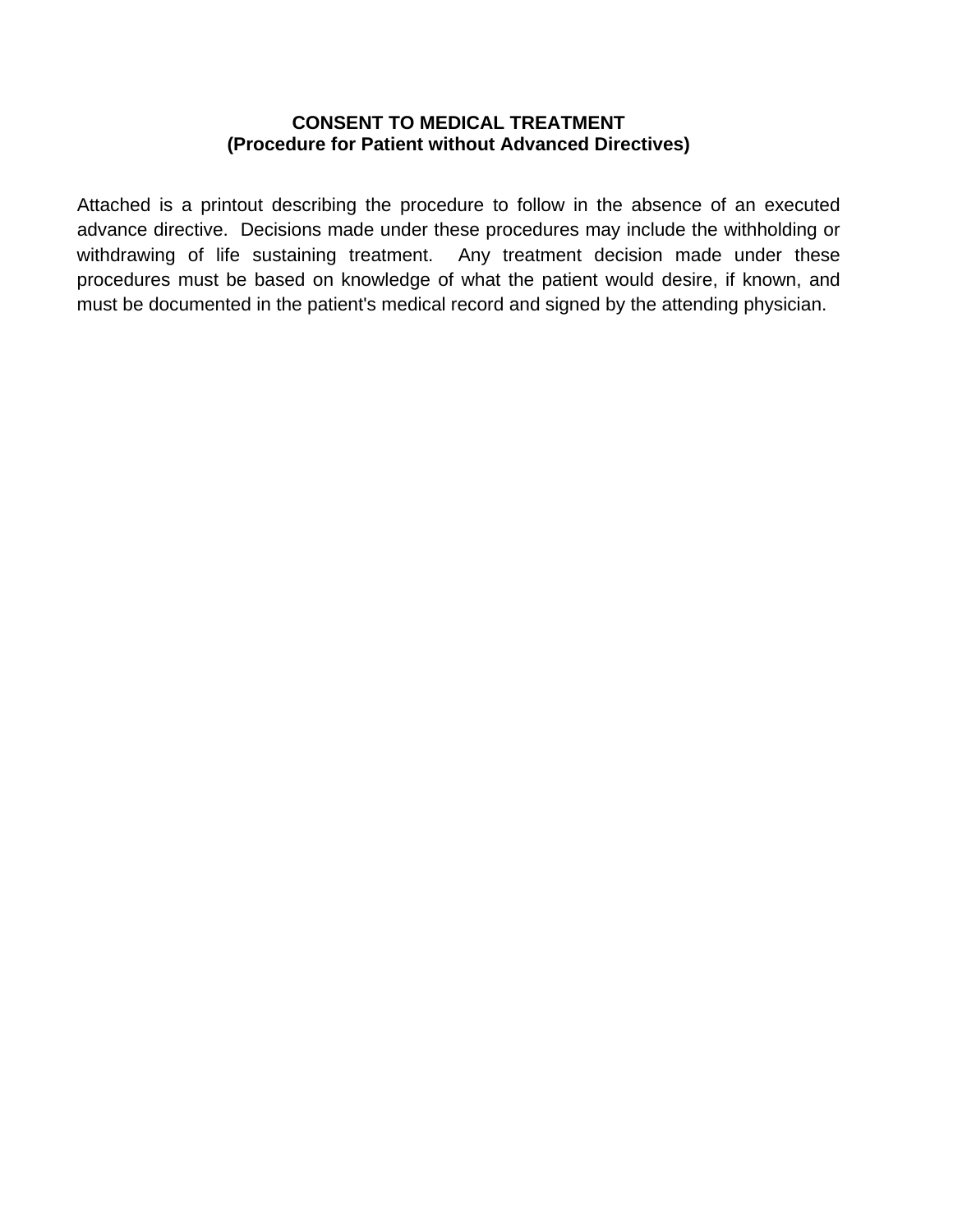(Surrogate Decision that may include withholding or withdrawing life sustaining treatment)

"Qualified patient" means a patient with a terminal or irreversible condition that has been diagnosed and certified in writing by the attending physician.

"Irreversible condition" means a condition, injury or illness:

- a. that may be treated but is never cured or eliminated;
- b. that leaves a person unable to care for or make decisions for the person's own self; and
- c. that without life-sustaining treatment provided in accordance with the prevailing standard of medical care is fatal.

"Terminal condition" means an incurable condition caused by injury, disease, or illness that according to reasonable medical judgment will produce death within six months, even with available lifesustaining treatment provided in accordance with the prevailing standard of medical care.

The Advance Directives Act (see Chapter 166.039, Health and Safety Code)

If an adult qualified patient has not executed or issued a directive and is incompetent, or otherwise mentally or physically incapable of communication, the attending physician and the resident's legal guardian or an agent under a medical power of attorney may make a treatment decision that may include a decision to withhold or withdraw life-sustaining treatment from the resident.

If the patient does not have a legal guardian or an agent under a medical power of attorney, the attending physician and **one person**, if available, from one of the following categories, in the following priority, may make a treatment decision that may include a decision to withhold or withdraw life-sustaining treatment.

- the patient's spouse;
- the patient's reasonably available adult children;
- the patient's parents; or
- the patient's nearest relative

A treatment decision must be based on knowledge of what the patient would desire, if known, and must be documented in the patient's medical record and signed by the attending physician.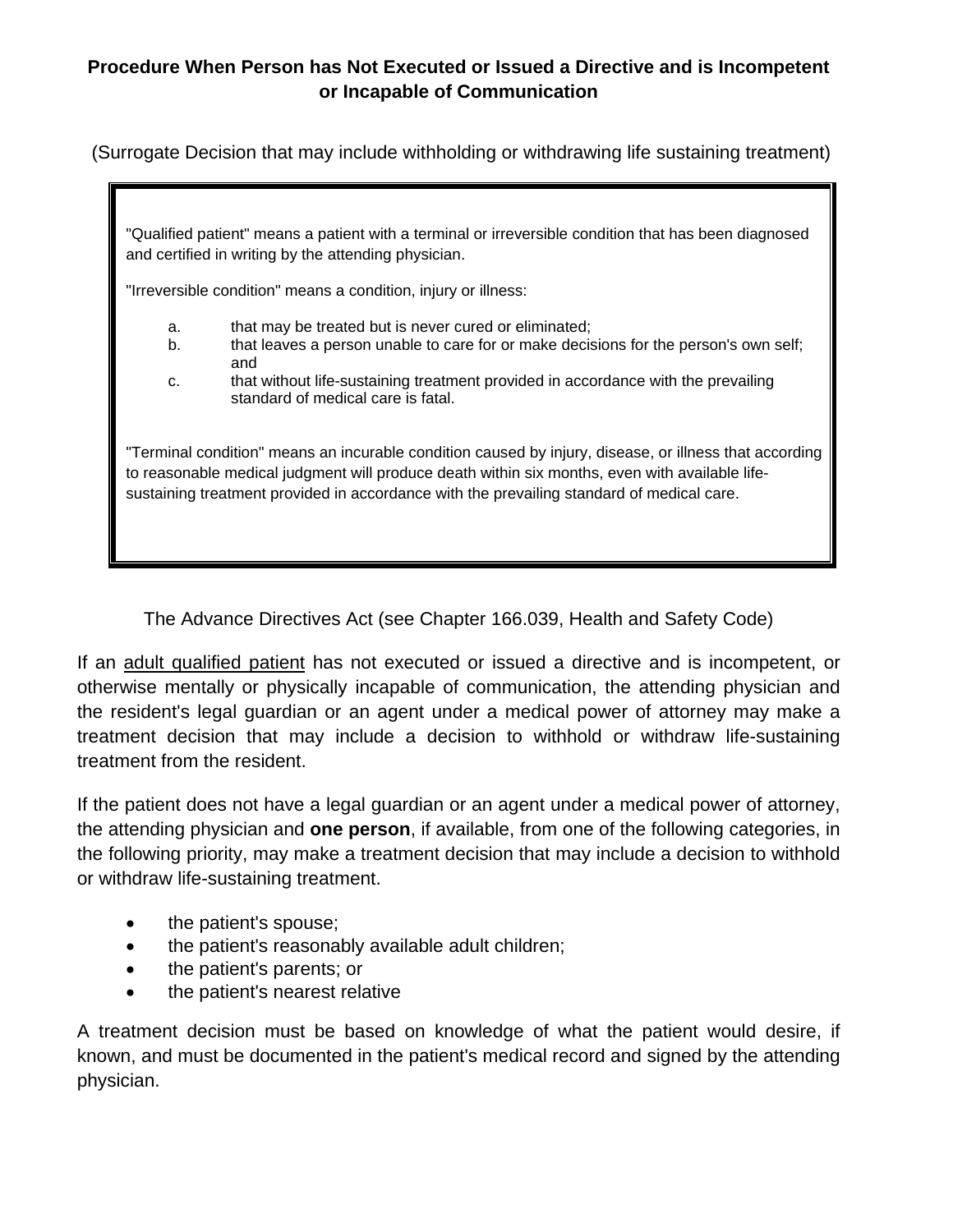If the patient does not have a legal guardian and a person listed in this section is not available, a treatment decision made under this section must be concurred in by another physician who is not involved in the treatment of the patient or who is a representative of an ethics or medical committee of the health care facility in which the person is a patient.

The fact that an adult qualified patient has not executed or issued a directive does not create a presumption that the patient does not want a treatment decision to be made to withhold or withdraw life-sustaining treatment.

A relative listed in this section who wishes to challenge a treatment decision made by other relatives under this section must apply for temporary guardianship under Section 875, Texas Probate Code. The court may waive applicable fees in that proceeding.

\_\_\_\_\_\_\_\_\_\_\_\_\_\_\_\_\_\_\_\_\_\_\_\_\_\_\_\_\_\_\_\_\_\_\_\_, has not executed or issued a directive and has no legal guardian or an agent under a medical power of attorney. The above named individual is incompetent, or otherwise mentally or physically incapable of communication. The following is a brief description of:

1. the patient's physical and mental condition, including diagnoses and description of terminal illness:

2. any treatment desires of the patient known:

3. physician or physician/family-determined treatment decisions: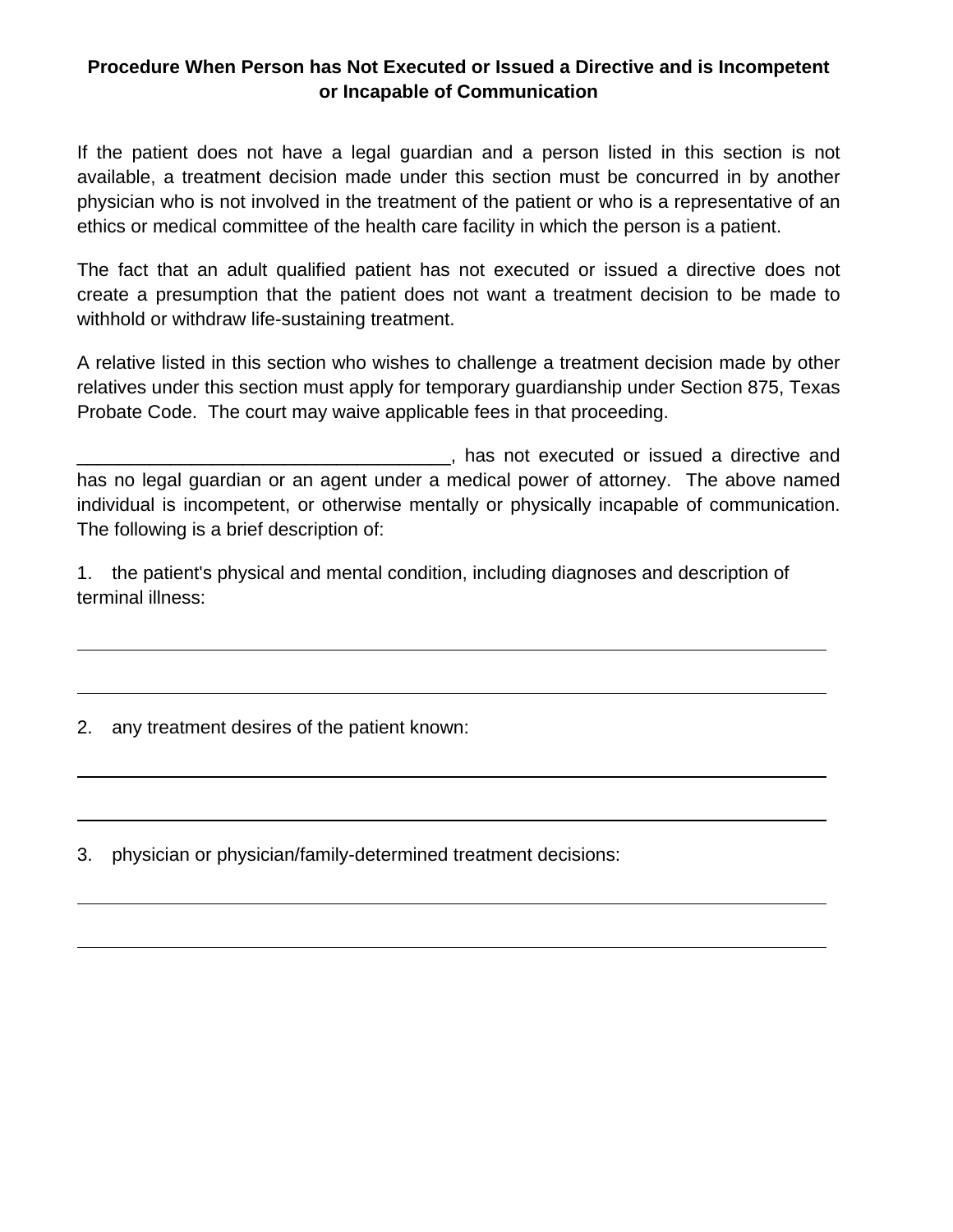| <b>Attending Physician:</b>     |                                                                                                                                                                                                                                |
|---------------------------------|--------------------------------------------------------------------------------------------------------------------------------------------------------------------------------------------------------------------------------|
|                                 |                                                                                                                                                                                                                                |
| <b>Family Member Signature:</b> |                                                                                                                                                                                                                                |
|                                 | Date: ________________________                                                                                                                                                                                                 |
|                                 |                                                                                                                                                                                                                                |
| Second Physician (if required): |                                                                                                                                                                                                                                |
|                                 | Date: the contract of the contract of the contract of the contract of the contract of the contract of the contract of the contract of the contract of the contract of the contract of the contract of the contract of the cont |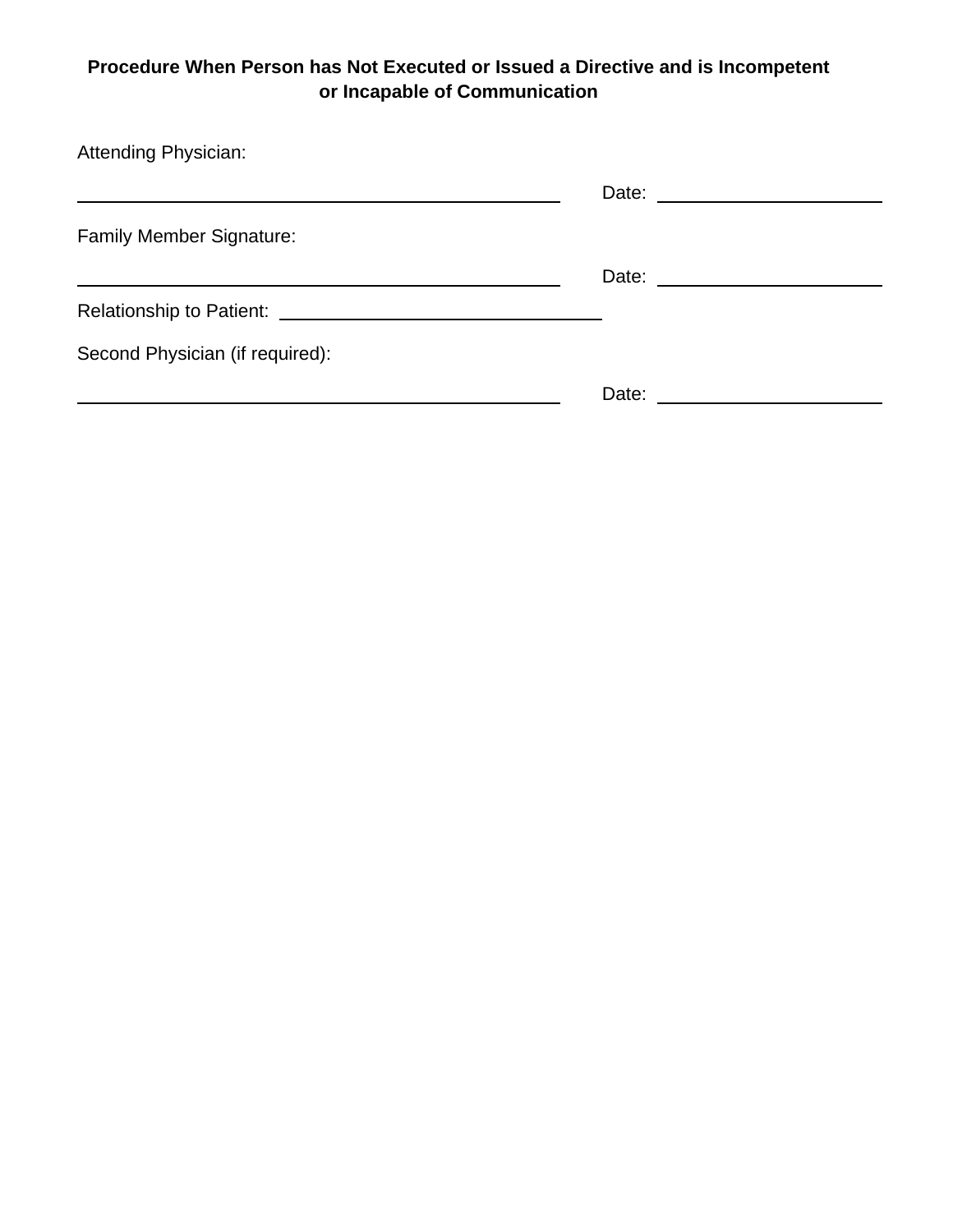# DECLARATION FOR MENTAL HEALTH TREATMENT

I,\_\_\_\_\_\_\_\_\_\_\_\_\_\_\_\_\_\_\_\_\_\_\_\_\_\_\_\_\_\_\_\_\_\_\_\_\_\_\_\_\_, being an adult of sound mind, willfully and voluntarily make this declaration for mental health treatment to be followed if it is determined by a court that my ability to understand the nature and consequences of a proposed treatment, including the benefits, risks, and alternatives to the proposed treatment, is impaired to such an extent that I lack the capacity to make mental health treatment decisions. "Mental health treatment" means electroconvulsive or other convulsive treatment, treatment of mental illness with psychoactive medication, and preferences regarding emergency mental health treatment.

(OPTIONAL PARAGRAPH) I understand that I may become incapable of giving or withholding informed consent for mental health treatment due to the symptoms of a diagnosed mental disorder. These symptoms may include:

### PSYCHOACTIVE MEDICATIONS

If I become incapable of giving or withholding informed consent for mental health treatment, my wishes regarding psychoactive medications are as follows:

 $\Box$  I consent to the administration of the following medications:

 $\Box$  I do not consent to the administration of the following medications:

 $\Box$  I consent to the administration of a Federal Food and Drug Administration approved medication that was only approved and in existence after my declaration and that is considered in the same class of psychoactive medications as stated below:

\_\_\_\_\_\_\_\_\_\_\_\_\_\_\_\_\_\_\_\_\_\_\_\_\_\_\_\_\_\_\_\_\_\_\_\_\_\_\_\_\_\_\_\_\_\_\_\_\_\_\_\_\_\_\_\_\_\_\_\_\_\_\_\_\_\_\_\_\_\_ \_\_\_\_\_\_\_\_\_\_\_\_\_\_\_\_\_\_\_\_\_\_\_\_\_\_\_\_\_\_\_\_\_\_\_\_\_\_\_\_\_\_\_\_\_\_\_\_\_\_\_\_\_\_\_\_\_\_\_\_\_\_\_\_\_\_\_\_\_\_

\_\_\_\_\_\_\_\_\_\_\_\_\_\_\_\_\_\_\_\_\_\_\_\_\_\_\_\_\_\_\_\_\_\_\_\_\_\_\_\_\_\_\_\_\_\_\_\_\_\_\_\_\_\_\_\_\_\_\_\_\_\_\_\_\_\_\_\_\_\_

\_\_\_\_\_\_\_\_\_\_\_\_\_\_\_\_\_\_\_\_\_\_\_\_\_\_\_\_\_\_\_\_\_\_\_\_\_\_\_\_\_\_\_\_\_\_\_\_\_\_\_\_\_\_\_\_\_\_\_\_\_\_\_\_\_\_\_\_\_\_

Conditions or limitations: \_\_\_\_\_\_\_\_\_\_\_\_\_\_\_\_\_\_\_\_\_\_\_\_\_\_\_\_\_\_\_\_\_\_\_\_\_\_\_\_\_\_\_\_\_\_\_\_\_\_\_\_\_\_\_

### CONVULSIVE TREATMENT

If I become incapable of giving or withholding informed consent for mental health treatment, my wishes regarding convulsive treatment are as follows:

\_\_\_\_\_\_\_\_\_\_\_\_\_\_\_\_\_\_\_\_\_\_\_\_\_\_\_\_\_\_\_\_\_\_\_\_\_\_\_\_\_\_\_\_\_\_\_\_\_\_\_\_\_\_\_\_\_\_\_\_\_\_\_\_\_\_\_\_\_\_\_\_\_\_\_\_ \_\_\_\_\_\_\_\_\_\_\_\_\_\_\_\_\_\_\_\_\_\_\_\_\_\_\_\_\_\_\_\_\_\_\_\_\_\_\_\_\_\_\_\_\_\_\_\_\_\_\_\_\_\_\_\_\_\_\_\_\_\_\_\_\_\_\_\_\_\_\_\_\_\_\_\_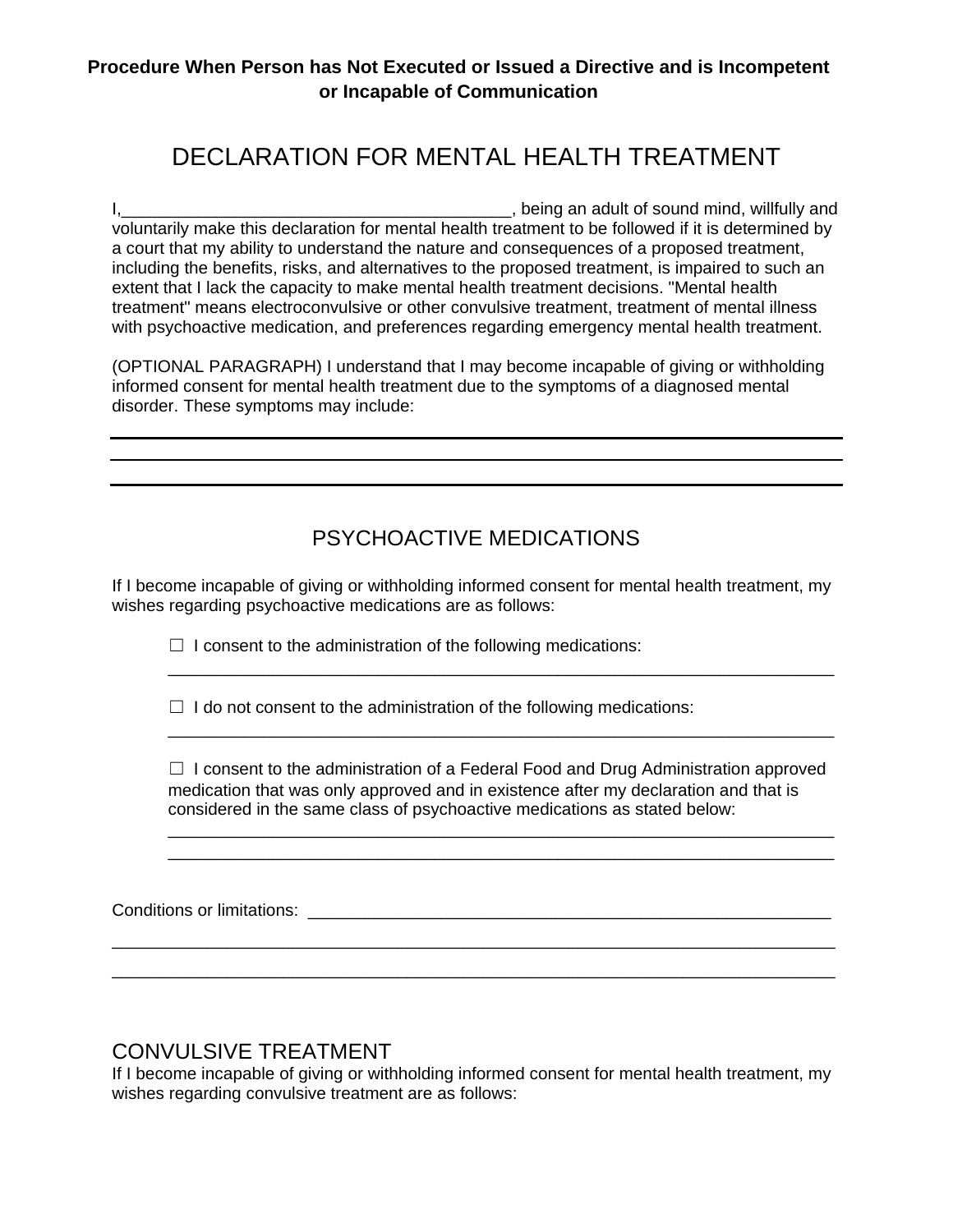- $\nabla$  I consent to the administration of convulsive treatment.
- ☐ I do not consent to the administration of convulsive treatment.

## PREFERENCES FOR EMERGENCY TREATMENT

In an emergency, I prefer the following treatment FIRST (circle one): Restraint Seclusion Medication

- In an emergency, I prefer the following treatment SECOND (circle one): Restraint Seclusion Medication
- In an emergency, I prefer the following treatment THIRD (circle one): **Medication**

\_\_\_\_\_I prefer a male/female to administer restraint, seclusion, and/or medications.

\_\_\_\_\_\_\_\_\_\_\_\_\_\_\_\_\_\_\_\_\_\_\_\_\_\_\_\_\_\_\_\_\_\_\_\_\_\_\_\_\_\_\_\_\_\_\_\_\_\_\_\_\_\_\_\_\_\_\_\_\_\_\_\_\_\_\_\_\_\_\_\_\_\_\_\_ \_\_\_\_\_\_\_\_\_\_\_\_\_\_\_\_\_\_\_\_\_\_\_\_\_\_\_\_\_\_\_\_\_\_\_\_\_\_\_\_\_\_\_\_\_\_\_\_\_\_\_\_\_\_\_\_\_\_\_\_\_\_\_\_\_\_\_\_\_\_\_\_\_\_\_\_

\_\_\_\_\_\_\_\_\_\_\_\_\_\_\_\_\_\_\_\_\_\_\_\_\_\_\_\_\_\_\_\_\_\_\_\_\_\_\_\_\_\_\_\_\_\_\_\_\_\_\_\_\_\_\_\_\_\_\_\_\_\_\_\_\_\_\_\_\_\_\_\_\_\_\_\_ \_\_\_\_\_\_\_\_\_\_\_\_\_\_\_\_\_\_\_\_\_\_\_\_\_\_\_\_\_\_\_\_\_\_\_\_\_\_\_\_\_\_\_\_\_\_\_\_\_\_\_\_\_\_\_\_\_\_\_\_\_\_\_\_\_\_\_\_\_\_\_\_\_\_\_\_

Options for treatment prior to use of restraint, seclusion, and/or medications:

Conditions or limitations: \_\_\_\_\_\_\_\_\_\_\_\_\_\_\_\_\_\_\_\_\_\_\_\_\_\_\_\_\_\_\_\_\_\_\_\_\_\_\_\_\_\_\_\_\_\_\_\_\_\_\_\_\_\_\_

#### ADDITIONAL PREFERENCES OR INSTRUCTIONS \_\_\_\_\_\_\_\_\_\_\_\_\_\_\_\_\_\_\_\_\_\_\_\_\_\_\_\_\_\_\_\_\_\_\_\_\_\_\_\_\_\_\_\_\_\_\_\_\_\_\_\_\_\_\_\_\_\_\_\_\_\_\_\_\_\_\_\_\_\_\_\_\_\_\_\_

\_\_\_\_\_\_\_\_\_\_\_\_\_\_\_\_\_\_\_\_\_\_\_\_\_\_\_\_\_\_\_\_\_\_\_\_\_\_\_\_\_\_\_\_\_\_\_\_\_\_\_\_\_\_\_\_\_\_\_\_\_\_\_\_\_\_\_\_\_\_\_\_\_\_\_\_

\_\_\_\_\_\_\_\_\_\_\_\_\_\_\_\_\_\_\_\_\_\_\_\_\_\_\_\_\_\_\_\_\_\_\_\_\_\_\_\_\_\_\_\_\_\_\_\_\_\_\_\_\_\_\_\_\_\_\_\_\_\_\_\_\_\_\_\_\_\_\_\_\_\_\_\_ \_\_\_\_\_\_\_\_\_\_\_\_\_\_\_\_\_\_\_\_\_\_\_\_\_\_\_\_\_\_\_\_\_\_\_\_\_\_\_\_\_\_\_\_\_\_\_\_\_\_\_\_\_\_\_\_\_\_\_\_\_\_\_\_\_\_\_\_\_\_\_\_\_\_\_\_

Conditions or limitations: \_\_\_\_\_\_\_\_\_\_\_\_\_\_\_\_\_\_\_\_\_\_\_\_\_\_\_\_\_\_\_\_\_\_\_\_\_\_\_\_\_\_\_\_\_\_\_\_\_\_\_\_\_\_\_

Signature of Principal:\_\_\_\_\_\_\_\_\_\_\_\_\_\_\_\_\_\_\_\_\_\_\_\_\_\_\_\_ Date: \_\_\_\_\_\_\_\_\_\_\_\_\_\_\_\_\_\_\_\_\_\_\_\_\_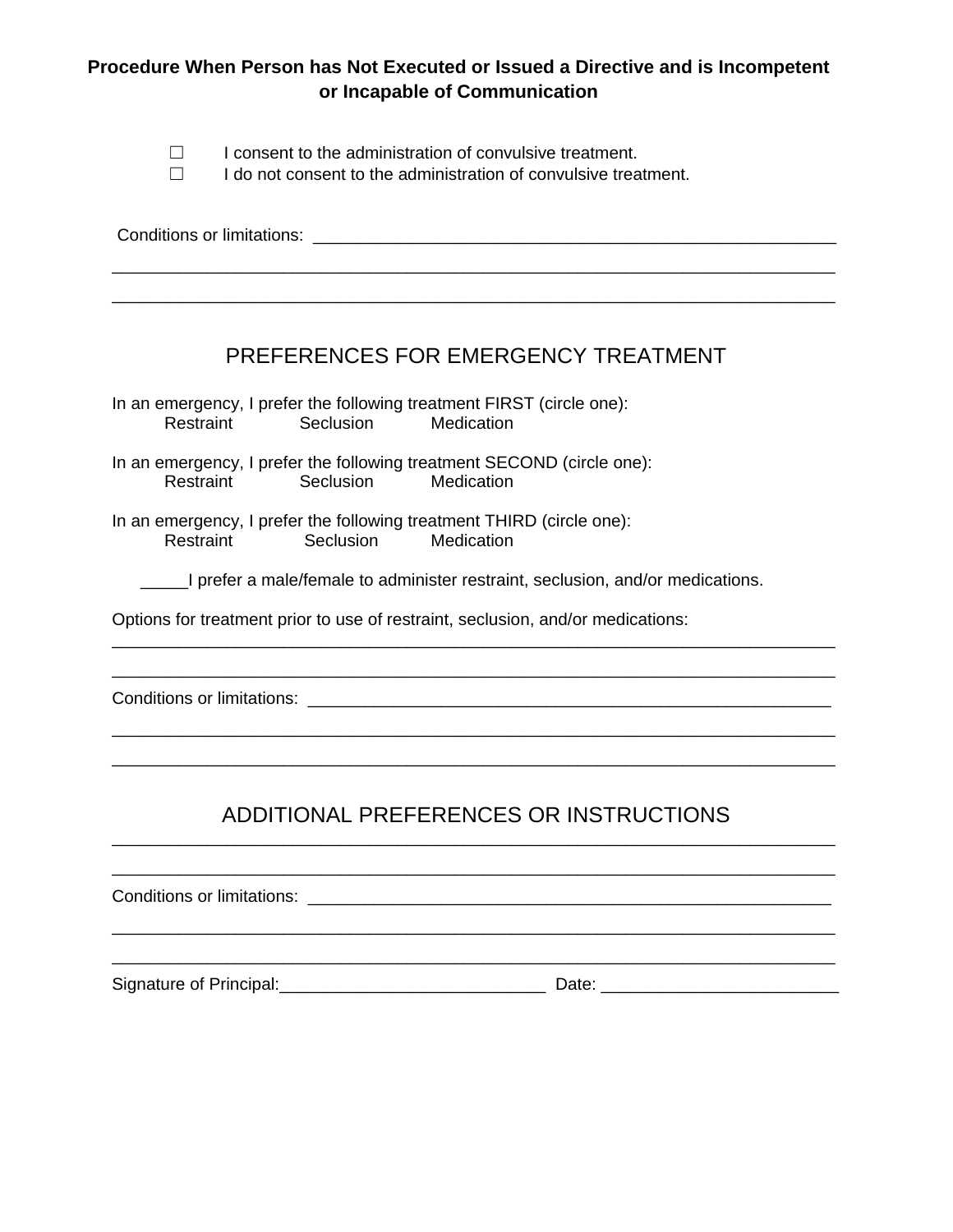### SIGNATURE ACKNOWLEDGED BEFORE NOTARY PUBLIC

State of Texas

County of\_\_\_\_\_\_\_\_\_

This instrument was acknowledged before me on \_\_\_\_\_\_(date) by \_\_\_\_\_\_\_\_\_\_\_\_\_\_\_\_\_(name of notary public).

> \_\_\_\_\_\_\_\_\_\_\_\_\_\_\_\_\_\_\_\_\_\_\_\_\_\_\_\_\_ NOTARY PUBLIC, State of Texas

\_\_\_\_\_\_\_\_\_\_\_\_\_\_\_\_\_\_\_\_\_\_\_\_\_\_\_\_\_

Printed name of Notary Public:

My commission expires:\_\_\_\_\_\_\_\_\_\_\_\_\_\_\_\_\_\_\_\_\_\_\_\_\_\_\_\_\_

## STATEMENT OF WITNESSES

I declare under penalty of perjury that the principal's name has been represented to me by the principal, that the principal signed or acknowledged this declaration in my presence, that I believe the principal to be of sound mind, that the principal has affirmed that the principal is aware of the nature of the document and is signing it voluntarily and free from duress, that the principal requested that I serve as witness to the principal's execution of this document, and that I am not a provider of health or residential care to the principal, an employee of a provider of health or residential care to the principal, an operator of a community health care facility providing care to the principal, or an employee of an operator of a community health care facility providing care to the principal.

I declare that I am not related to the principal by blood, marriage, or adoption and that to the best of my knowledge I am not entitled to and do not have a claim against any part of the estate of the principal on the death of the principal under a will or by operation of law.

| Date: ________________________ |
|--------------------------------|
|                                |